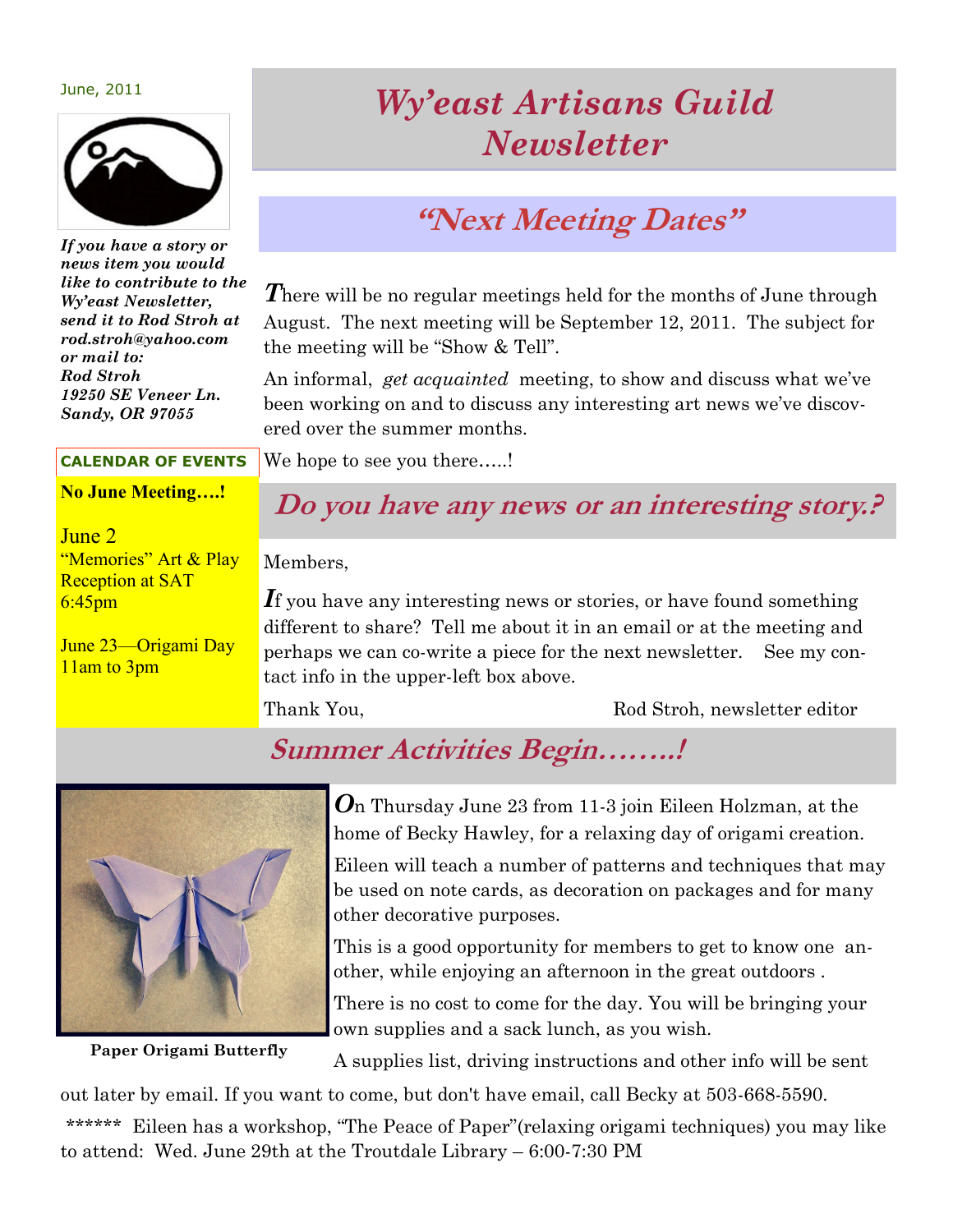# **Sandy Actors Theatre Art Shows 2011—2012**

A Season of Comedy, Drama and Redemption **See page 3 for more information on these art shows.**

#### *Bill W. and Dr. Bob* **by Stephen Bergman and Janet Surrey**

**Thursday 9/15 Art show opens with the play preview**…The deadline for submissions will be about August 15th So we need to get going on this one!. 9/16 - 10/16 (Additional Sunday performance on last weekend) In 1929, New York stockbroker Bill Wilson plunged hard with the stock market crash and became a desperate alcoholic. Through amazing events, Wilson met Ohio surgeon Dr. Bob Smith, an alcoholic for 30 years who operated with crushing hangovers. Together with their wives, who went on to develop Al-Anon Family Groups, their discoveries have touched and saved countless lives.

"The play is not only entertaining; it is a powerful portrayal of the start of one of the most remarkable events of all time-the birth of AA!" Robert Lindsey, president National Council on Alcoholism and Drug Dependence, Inc.

Note: This play does not imply endorsement or approval from Alcoholics Anonymous World Services Inc. "**Lift Me Up"… Conveys an uplifting theme….hope, strength, charity, faith, love and empowerment.** 

#### *A Tuna Christmas* **by Jaston Williams, Joe Sears, Ed Howard**

**Thursday 11/17 Art show opens with the play preview** 11/18 - 12/18 (Additional Sunday performance on last weekend)

It's Christmas in the third smallest town in Texas. Radio station OKKK news personalities Thurston Wheelis and Arles Struvie report various, zany Yuletide activities, including hot competition in the lawn display contest. Many colorful, wacky Tuna denizens appear to join in the holiday high jinx. This play is a pure delight for all ages, a great way to celebrate the holidays.

"**Gifts"… An open show.** 

#### *Marvin's Room* **by Scott McPherson**

#### **Thursday 2/9 Art show opens with the play preview** 2/10 - 3/4

Drama Desk award for Best Play. This is a hilarious and wondrous story of one woman's commitment to her family. Bessie believes that giving such love has enriched and rewarded her life, even as she has to face her own loss and pain. Rich characters that will amuse and at times shock you.

**This art show is open to suggestions…artists any ideas?**

#### *A Barrel Full of Pennies* **by John Patrick, author of The Curious Savage**

#### **Thursday 4/5 Art show opens with the play preview** 4/6 - 4/29

If you love the plot of *You Can't Take It With You*, you are going to love this play. This lighthearted, joyfully zany comedy concerns a lovable and outrageous family with a penchant for taking in all of the stray dogs, ducks, birds - and people- whose paths cross theirs. Yes, there will be several live well-trained dogs on stage to make this a delightful evening for all ages**."Menagerie…. Groups or collections ( a menagerie of items) , animals from the zoo or circus, or a collection of animals, strange people…**

#### *Rabbit Hole* **by David Lindsay-Abaire**

Thursday 5/31 Art show opens with the play preview 6/1 - 6/24Winner of the 2007 Pulitzer Prize for Best Play of the Year. A life shattering accident turns Becca and Howie Corbett's life upside down. A bittersweet search for comfort in the darkest of hours. (OK for teenagers. **Real Life" … Still-life, landscape and portrait… real** *not surreal***.**

**In addition to these opportunities, we have our annual theme show at the Sandy Library in April. We need to come up with a theme. Perhaps you can think of something that fits the NEWLY IMPROVED and REMODLED library theme. Contact Becky H. an with your ideas!**

**Give it some thought over the summer, then we can choose a theme at the October meeting.**